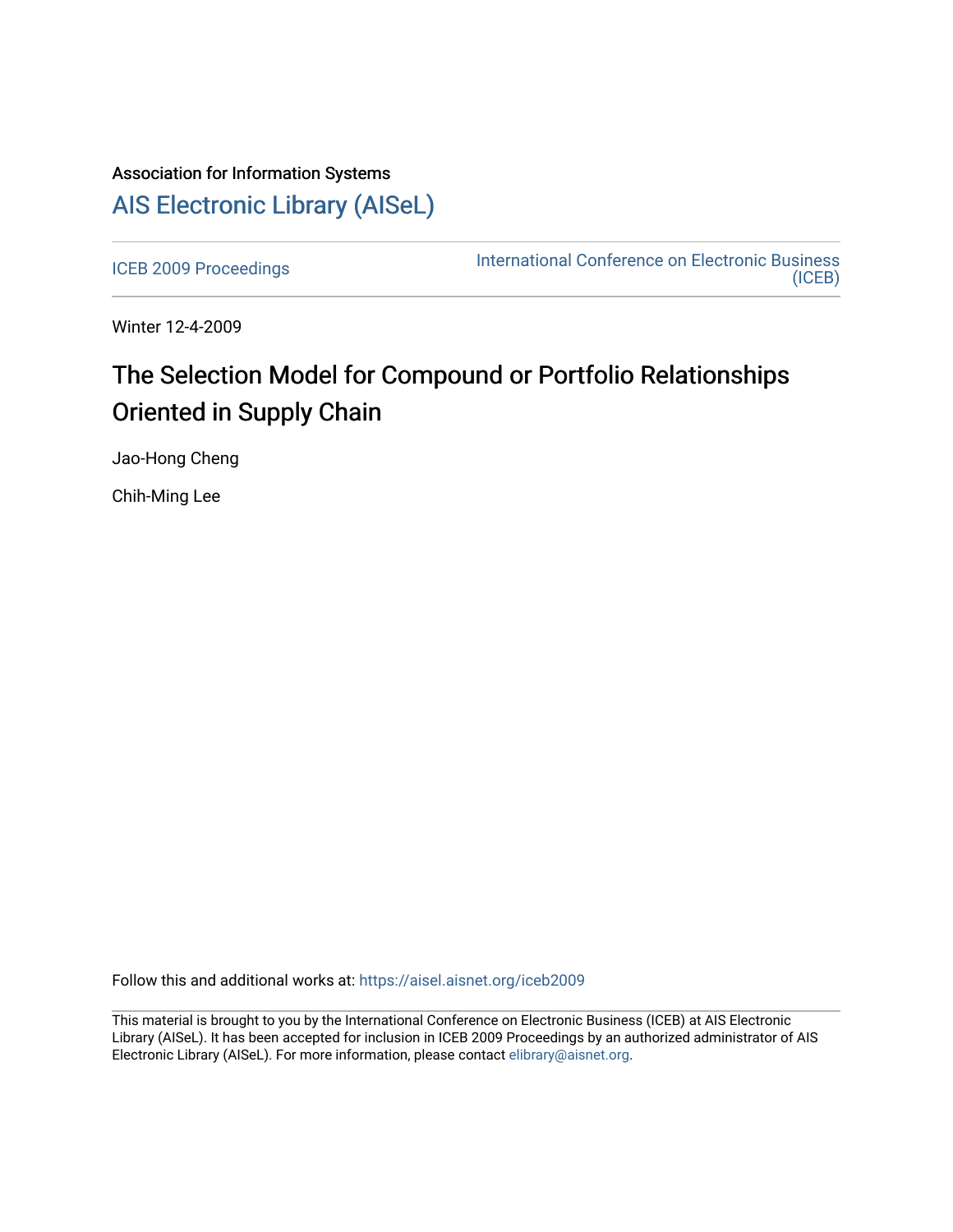## **THE SELECTION MODEL FOR COMPOUND OR PORTFOLIO RELATIONSHIPS ORIENTED IN SUPPLY CHAIN**

Jao-Hong Cheng<sup>1</sup>, Chih-Ming Lee<sup>2</sup>

Graduate Institute of Information ManagementNational Yunlin University of Science & Technology

123, Section 3, University Rd., Touliu, Yunlin County, TAIWAN, R.O.C  $1$ jhcheng@yuntech.edu.tw,  $2$ g9723806@yuntech.edu.tw

### **Abstract**

As the environment changed, the inter-organizat ional in Supply chain has been transferred fro m simple relations to complex relations "Comp ound or Portfolio Relationships". The main pur pose of this research is to integrate external/int ernal resource and maintain flexible volatility o f inter-organization for helping organizations/fir ms could increase the competitive advantage fo r them. To survey the current researches which discuss inter-organization in supply chain; it c ould be found that most literatures are focused on each simple relationship or portfolio relatio nship about their types and features. Our resear ch uses multiple relative theory and interviews to perform the research. To develop theory mo del and analyse the nature of relations about c ompound relationships oriented and portfolio rel ationships oriented. The theoretical framework model concerns the influence of the difference selection factors between inter-organizational in supply chain. We hope this research will cont ribute to further studies and provide some sugg estions for implementing management of the rel ationship between supply chains.

**Keywords:** Relations Oriented Selection model, Compound Relationship, Portfolio Relations, Logistic Regression, Discriminate Analysis

## **Introduction**

With the rapidly change of business environment, the inter-organizational in Supply chain has been transferred from simple relations to complex relations. In past research on inter-organizational relationships in supply chain, lots of researchers have delved into organization development, history,<br>partnership relations selection, relationship partnership relations selection, relationship management, relations network formation or long-term relationship management issues. As mentioned earlier, we found that organization select which relation types will cause inter-organizational network connection and long-term relations. Furthermore, which

relationship types would contribute to more benefits and synergy in an organization.

Lots of pasted researcher discussed that organization development, history, partnership relations selection, relationship management,<br>relations network formation or long-term network formation or long-term relationship management issues. According to current literature, we found there are two types of simple relationship in inter-organizational context, Compound Relationships & Portfolio Relations. Portfolio Relations provide a mechanism for conceptualizing and managing the customer, supplier and indirect sets of relationships which surround a firm. The relations linkage may be competitive, or cooperative. Each relations linkage will cause positive or negative effects. Compound Relationships defines these complex relationships (see Figure1). Formally, we define a compound relationship as being composed of two or more simple relationships between a pair of firms. We define simple relationships as separate and distinct relationships that occur between these same two firms, such as supplier to customer, competitor to competitor, or joint partners. Essentially, a compound relationship is the set of individual simple relationships between two firms.

Our research hope to build up a mechanism process to integrate external/internal resource and maintain flexibility of inter-organization to help organizations/firms could increase their own competitive advantage.

## **Literature review**

## **Compound relationship**

A relationship is a connection between two entities (entities can be organizations, people, societies, or even nation-states), such that the entities have explicit roles for which there are expected norms of behavior. Ross & Robinson narrow our thinking to the types of simple relationships that two firms may have with each other—for example, a<br>supplier—customer relationship or a supplier– customer relationship or a competitor–competitor relationship. [1]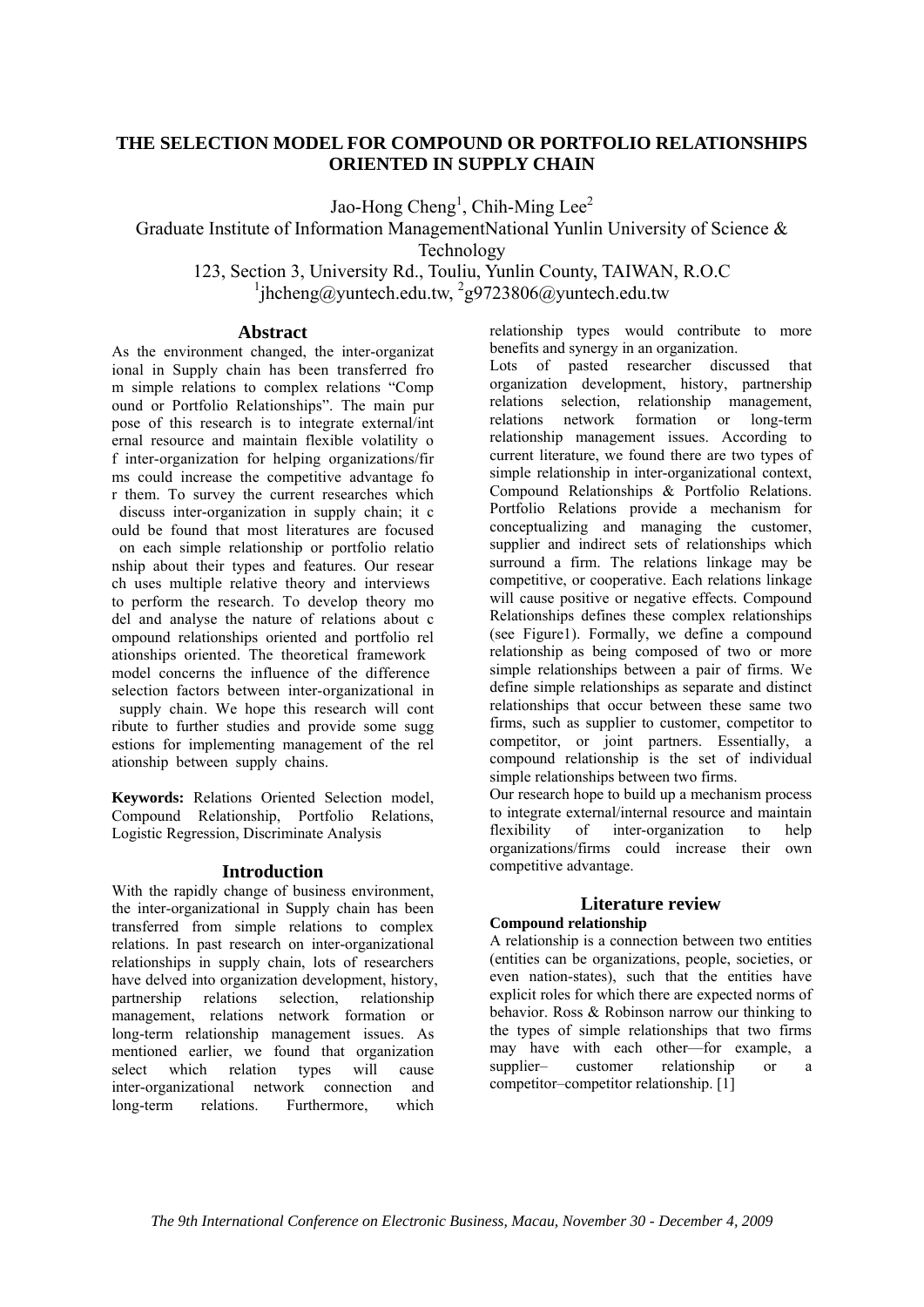

To understand this, consider a given firm and its relationships with another firm. Ross & Robinson categorize the simple relationships that it and the other firm might undertake into four basic types: customer to supplier, in which the firm buys a product or service from the partner firm; supplier to customer, in which the firm sells a product or service to the partner firm; competitor to competitor, in which the two firms compete with each other for some resource (e.g., customers); and partners, in which the two firms work together, formally or informally, to achieve a common goal.[1]

Each simple dyadic relationship that we have d iscussed can be envisioned as containing a poli tical economy and existing within an environm ent in other simple relationships is a negligible part of the environment. Each firm must pay attention to its behavior with the other firm. Se cond, and conversely, performing well in one s imple relationship may harm other simple relati onships. Third, performing well in one simple r elationship may lead to additional-relationships. Fig 1**.** Compound Relationship and its compone nt [1]

#### **Portfolio relationship**

This externalization of value activities is dependent on creating strong supplier partnerships in those activities that have high strategic relevance for the customer firm. The externalization process is well documented and led hierarchical structures consisting of several tiers of suppliers forming complex supply chain networks. A relationship may also have an effect on other relationships. The majority of relationship portfolio models are based

on customer or supplier relationship portfolio modeling. Moreover, indirect relationships often be analyzed and managed in the purpose for competitors. The best-known models include both two and three dimensional axes along with single, two and three phase analyses [2]. The most often cited relationship portfolio models include the ones by Fiocca, Campbell & Cunningham, Krapfel, Salmond & Spekman, Olsen & Ellram and Turnbull & Zolkiewski [2, 3, 4, 5, and 6].

The definition of interconnectedness points out another important characteristic of interconnectedness. Between any two relationships  $(x)$  and  $(y)$  there can be an affect of  $(x)$  on  $(y)$ : "a relationship affects other relationships." At the same time there can be an effect of  $(v)$  on  $(x)$ : "a relationship is affected by other relationships [7]". Thomas develop six different cases of interconnectedness between any two relationships [7] :

(1) Neutrality Effect: No interconnectedness between two relationships exists when the two relationships are totally independent. (2) Assistance Effect: A one-sided positive effect between two relationships can occur when experiences made in one relationship can be used in the other. (3) Hindrance Effect: If one relationship is hindering the other and there is no impact in the opposite direction, there is a one-sided negative effect. (4) Synergy Effect: Two-way positive effect means that both relationships support or even necessitate or presuppose each other. (5) Lack Effect: Between two relationships a positive and a negative impact can coexist. (6) Competition Effect: Two relationships can also weaken or even exclude each other. Thomas proposed that portfolio relationship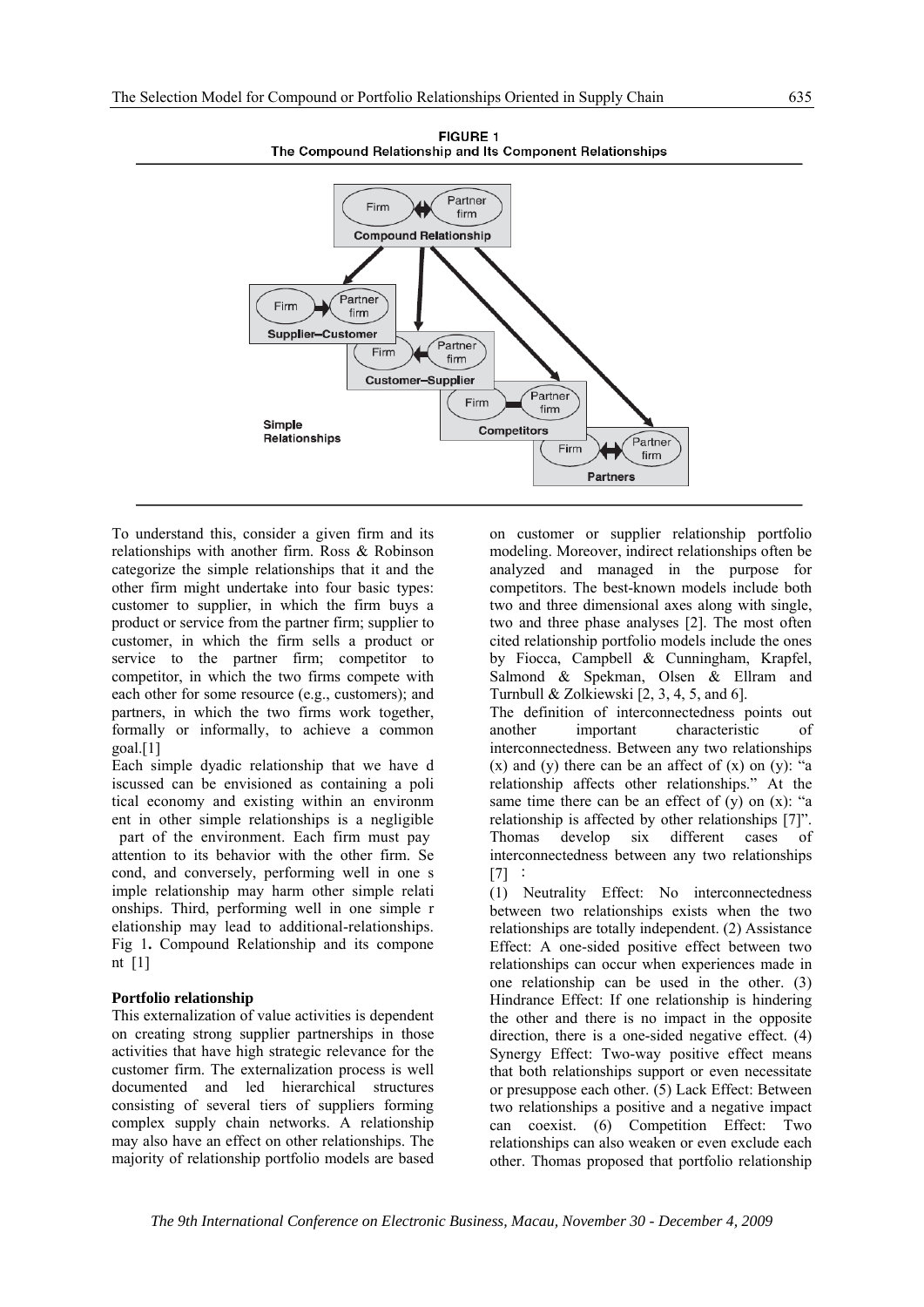have some features. The following examples illustrate interconnectedness of relationships [7]:

#### **System selling**

Within the process of system selling, heterogeneous contributions of more than one company are brought together in order to provide a "complete" or "complex" solution to the customer. Taking computer systems as an example, hardware, software and installation as well as customizations or adaptations will be offered in one package to the customer by different, but cooperating companies.

#### **Combination advantages**

Combination advantages occur when companies allow access to, or pool, one another's (homogenous) resources.

#### **Mediation**

Companies can mediate inter-organizational relationships through actively promoting the relationship initiation process between two companies (e.g., the European Commission pays mediators which initiate inter-organizational cooperation's within the SPRINT network).

#### **Surety**

Like the previous examples, surety can only be understood by analyzing at least three parties. In an industrial setting, a surety can be given by one actor for enabling two other actors to do business together.

#### **The interact factors for compound or portfolio relationship**

#### **Dominate relationships**

An issue to consider is which of the simple relationships that constitute a compound relationship is likely to be more important than the others. Ross & Robinson (2007) expected that the dominant simple relationship between the two firms is the competitor–competitor relationship and that the supplier–customer relationship is less important, though this may change with time and changing market circumstances [1].

The first of these, and we speculate the strongest, is path dependence [8], expressed in this case in the primacy of the original relationship. Two firms that began with a certain relationship (e.g., supplier to customer or competitor to competitor) may find it difficult to introduce norms that are appropriate to other simple relationships into the compound relationship. The other two factors are perhaps more rational; they consider the economic and strategic realities of the various simple relationships. There may be other factors that influence which simple relationship is the dominant relationship, but we believe that these three are especially important ones.

**H1: The dominant relationships are positively effect the selection of compound relationships and negatively effect selection of portfolio relationships.** 

#### **Relations stability**

Relationship stability is a consistent reflection of dyadic favorable relational attitudes in an active working relationship which continues for a period of time.

#### **Bidirectional Relationship**

The two firms might simply be influencing each other in one simple relationship (e.g., a partner relationship in which influence is bidirectional). Anderson & Narus (1990) proposed that Bidirectional relationship [9].

#### **Long-term Relationships**

In the present study, two firms build trust to sustain interfirm long-term relationship development. On the other interfirm trust will decrease the partnership to against the opportunism [10]. The literature on trust suggests that confidence on the part of the trusting party results from the firm belief that the trustworthy party is reliable and has high integrity. Essentially, future interaction between exchange partners provides an opportunity to reward good behavior and punish opportunism [11].

#### **Relative Powers**

All relationships have power levels; that is, the two firms in the relationship each have some power [1]. H2-1: Bidirectional relationships are positively effect the selection of compound relationships and negatively effect selection of portfolio relationships.

**H2-2: Long-term relationships are positively effect the selection of compound relationships and negatively effect selection of portfolio relationships.** 

**H2-3: Relative powers are positively effect the selection of compound relationships and negatively effect selection of portfolio relationships.** 

#### **Relational Risk**

#### **Opportunistic Behavior**

Many scholars posit that when a party believes that a partner engages in opportunistic behavior, such perceptions will lead to decreased trust and increase the competitiveness between each other [12, 13, and 14]. Ross & Robinson (2007) mentioned that compound relationships can act as a safeguard against opportunism in at least two ways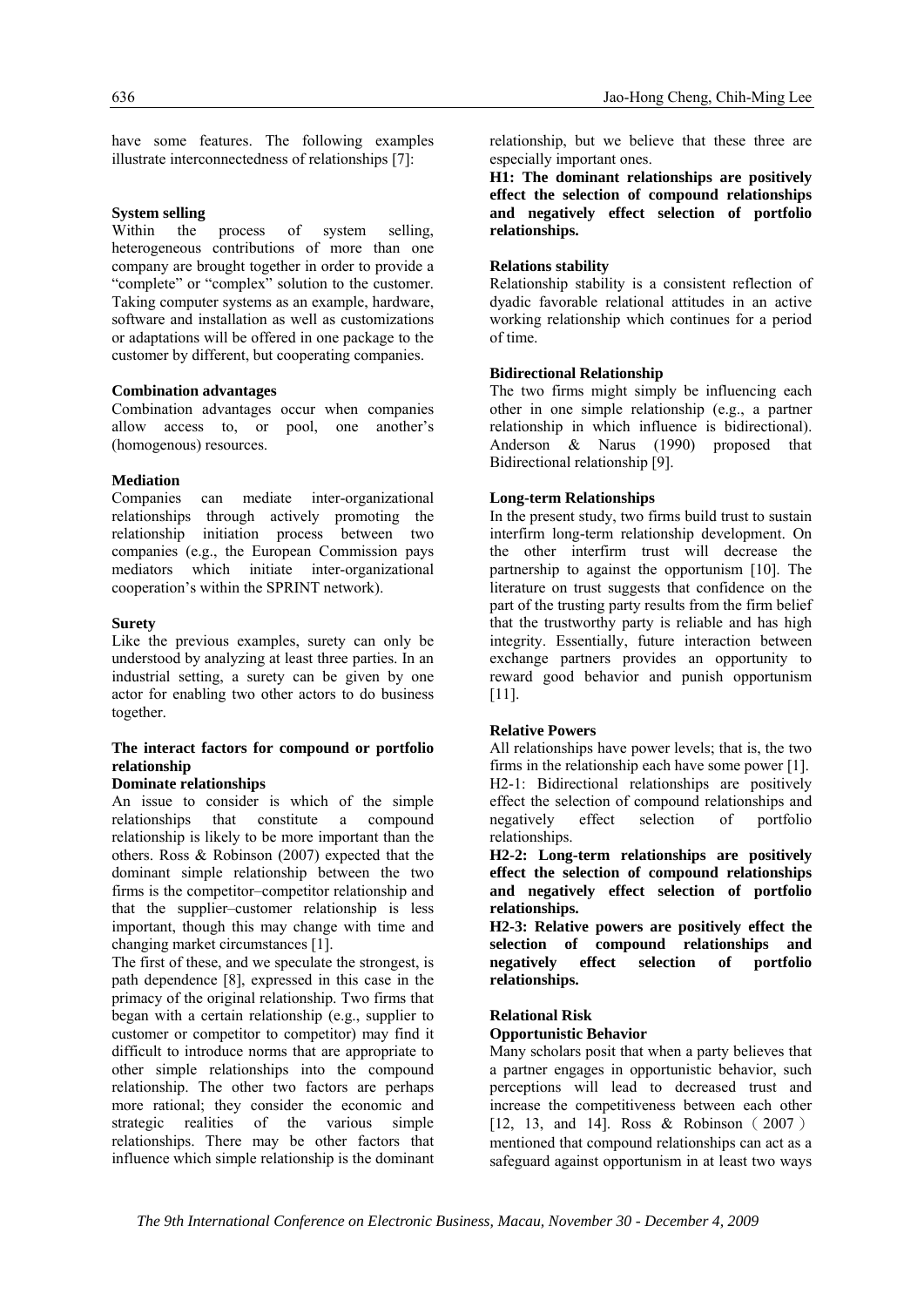[1]: (1) through the imposition or threat of sanctions from one component simple relationship to another and (2) by reliance on trust and reputation built in one or more of the component simple relationships.

**H3-1: Opportunistic behavior is positively effect the selection of compound relationships and negatively effect selection of portfolio relationships.** 

#### **Conflict**

Conflict is refer to Firat et al. (1975) [15] & Etgar (1979) [16] marketing channel members to comprehended keeping other channel members from reach goals. Conflict represents the overall level of disagreement in the working partnership [11]. Conflict is between partners' goals, resource share and degree of incompatibility of activities [17].

**H3-2: Conflict is negatively effect the selection of compound relationships and positively effect selection of portfolio relationships.** 

#### **Uncertainty**

Uncertainty is referring to transaction cost theory [11] and somewhat contrary to the transaction efficiency approach, resource dependence theory [19]. Ross & Robinson (2007) have raised issues related to how the relationship works both socially and economically [1]. We now turn to the political economy framework [20, 21, and 22] and explicitly delineates the internal sociopolitical and economic structures and processes of an institution and the external environment that influences them.

**H3-3: Uncertainty is negatively effect the selection of compound relationships and positively effect selection of portfolio relationships.** 

#### **Intelligence Property**

About this topic we interview with some corporate, senior South Asia Business Unit Commissioner, Kenda Rubber, Information Division Section chief, Formosa Plastics Gao Sheng Commissioner. After interview with those corporate, we can sort out that many mature products and technologies had their own patents. Each vendor conduct the business strategy to protect the development of its products and intellectual property, that means patents become one of business strategy. Therefore, at this time, before moving on to the products and technology developers, can significantly reduce its research and development costs, but the risk will stop improvement. For those who follow the products and technologies, wishes to reduce the risk and lower the cost of research and

development for product innovation, we provide the hypothesis 4 as following.

**H4: Intelligence property is negatively effect selection of compound relationships and positively effect selection of portfolio relationships** 

#### **End customer orders allocation**

Mentzer et al. (2001) that the Organization for customer orders allocation will be part of the four individuals linked quality, to receive orders to ship the number of quality information and ordering process, the four organizations will become part of the control orders Possession of the main factors [23]. The aim of the customer-oriented and establish a good communication mechanism to avoided the bullwhip effect, we provide the hypothesis 5 as following.

**H5: End customer orders allocation is positively effect selection of compound relationships and negatively effect selection of portfolio relationships** 

#### **The cost of one-stop**

In economics and cost accounting, cost of one-stop describes the total economic cost of production and increase variable costs, which vary according to quantity produced such as raw materials, plus fixed costs, which are independent of quantity produced such as expenses for assets like buildings.

**H6: The cost of one-stop is positively effect selection of compound relationships and negatively effect selection of portfolio relationships** 

#### Research Method

We started a point of view as the firms' production managers of top 2000 manufacturing firms in Taiwan. The scope of research includes all the activities like forwarder got the freight from the owners' cargo, to order the shipping space from marine transportation companies, and to deliver the freight to the destination or receiver.

#### **Contents Validity**

All measures of the survey instrument were developed from the literature. The expressions of the items were adjusted. Where appropriate to the context of marine transportation logistics. The items were to be measured on a seven-point Likert scale, ranging from 'Strongly disagree' (1) to 'Strongly agree' (5).

#### **Pre-test and pilot-test**

A pre-test was performed with four managers from different enterprises and four Ph.D. students on a questionnaire consisting of 18 items of the survey instrument for improvement in its content and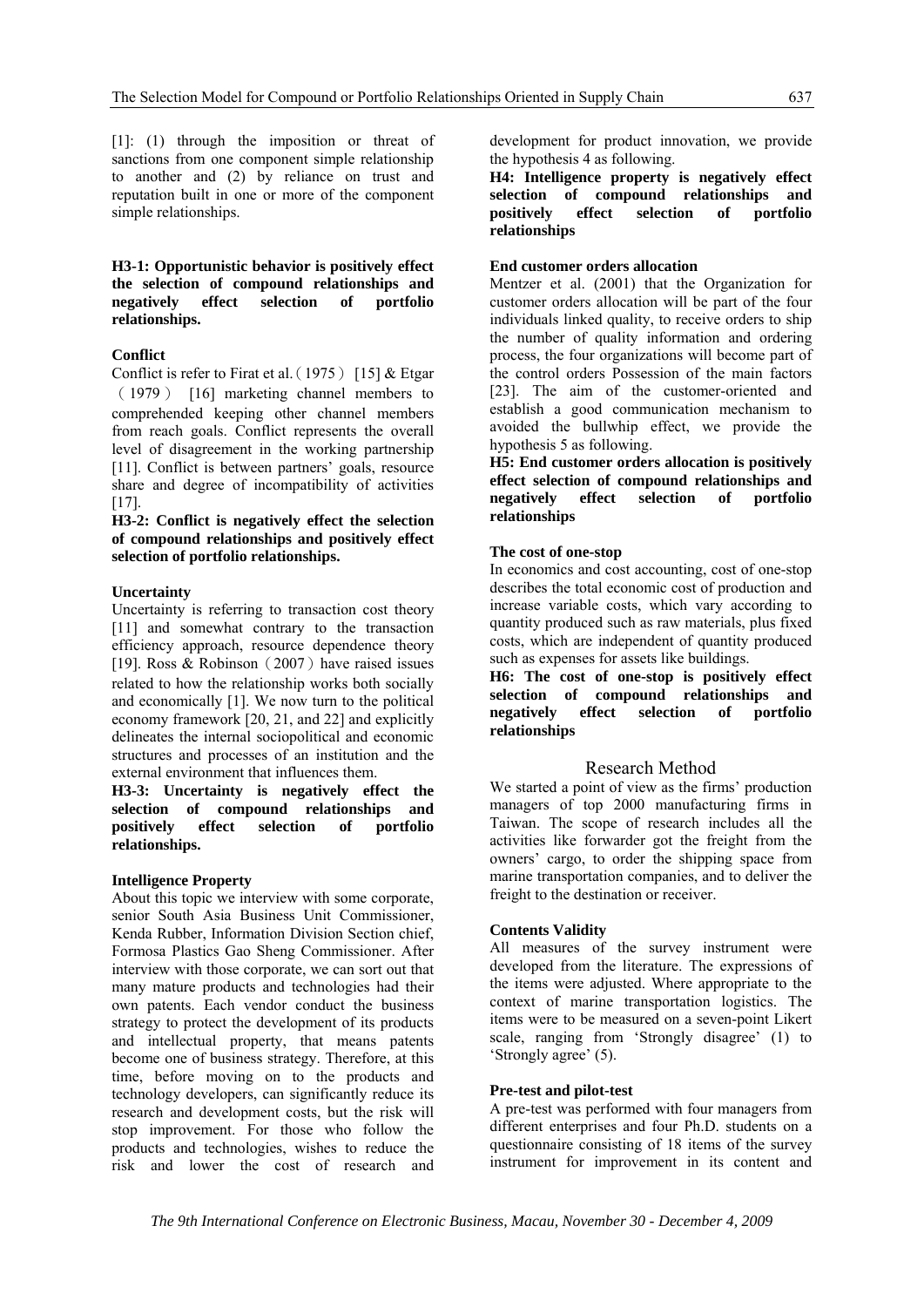appearance. Then several large marine transportation firms were contacted to help with the pilot-test of the instrument. The respondents were asked to complete the questionnaire and provide comments on the wording, understandability and clarity of the items, as well as on the overall appearance and content of the instrument. The responses suggested only minor cosmetic changes and no statements were removed. After minor changes being made and further review by two other expert academics, the instrument was deemed ready to be sent to a large sample in order to gather data for testing our research model

#### **Data collection**

Two rounds of survey were conducted by distributing the survey instrument in the form of questionnaire to the production managers of top 634 IT industries in Taiwan. These firms were listed in the directories of the top 5000 companies in Chinese Credit 2007 (Taiwan's leading credit company). Therefore, the result of this survey was 64 effective responses with the total response rate of 10.09%. There was no discrepancy from the industry distribution of firms used in this survey when facilitating a chi-square to analyze the industry distribution of respondents. This suggested no non-response bias in the returned questionnaires.

#### **Result**

#### **Assessment of the discriminate analysis**

Cause that this study just confers two groups as compound or portfolio relationship oriented. Means we have just one differentiation function for our study. Per the synchronous estimation, we can have 12 forecast variables and result as table 2 and show the verification on table 3.

|  |  | Table 2 Wilks' Lambda |
|--|--|-----------------------|
|--|--|-----------------------|

| Item                                          | Std    | Inter-group<br>Std | F Value             |
|-----------------------------------------------|--------|--------------------|---------------------|
| History                                       | 0.7953 | 0.0810             | 0.88*<br>(0.0001)   |
| Economic<br>importance                        | 0.6093 | 0.0240             | 0.13<br>(0.7181)    |
| Strategic<br>value                            | 0.6013 | 0.1184             | $3.32*$<br>(0.0001) |
| <b>Bidirection</b><br>al<br>Relationshi<br>ps | 0.7399 | 0.0652             | 0.65<br>(0.4197)    |
| Long-term<br>Relationshi 0.6659<br>ps         |        | 0.0369             | 0.26<br>(0.6114)    |
| Relative<br>Powers                            | 0.7793 | 0.0109             | 0.9                 |

|                                       |        |          | (0.021)             |
|---------------------------------------|--------|----------|---------------------|
| Conflict                              | 0.9643 | 0.0497   | 0.22<br>(0.1373)    |
| Opportunis<br>tic<br><b>Behaviors</b> | 0.7943 | 0.1315   | $2.33*$<br>(0.0001) |
| <b>Uncertaint</b>                     | 0.6184 | 0.0472   | 0.49<br>(0.4849)    |
| Intelligenc<br>e property             | 0.6950 | 0.1034   | 1.88*<br>(0.0001)   |
| End<br>customer<br>order<br>placement | 0.637  | 0.004907 | 1.73<br>(0.338)     |
| Total cost                            | 0.6870 | 0.0467   | 0.39<br>(0.5340)    |

Table 3 Verification

| <b>IT</b> Industry                                                                         |                                    |                          |       |
|--------------------------------------------------------------------------------------------|------------------------------------|--------------------------|-------|
| Actual                                                                                     | Selected portfolio<br>Relationship | Compound<br>Relationship | Total |
| Portfolio<br>Relationship                                                                  | 19                                 | 8                        | 27    |
| Compound<br>Relationship                                                                   |                                    | 21                       | 28    |
| Total                                                                                      | 26                                 | 29                       | 55    |
| Correct rate: $72.73\%$                                                                    |                                    |                          |       |
| Type I error $: 29.63\%$                                                                   |                                    |                          |       |
| Type II Error $: 25.00\%$                                                                  |                                    |                          |       |
| $C = \left(\frac{27}{55}\right)^2 + \left(\frac{28}{55}\right)^2 = 0.499 * 1.25 = 50.02\%$ |                                    |                          |       |

#### **Reliability Analysis**

Analysis of letters degree (Reliability Analysis) is a test tool for measuring volume of letters degree and stability of the main methods. Due to Davis, et al. study found that reliability differences between the samples and used methods of measuring reliability [24]. As the result show in table 4.

Table 4 Reliability analysis

| Item                                  | Error<br>variance | Cronbach<br>alpha<br>$\mathbf{S}$ |
|---------------------------------------|-------------------|-----------------------------------|
| History                               | 0.59137           | 0.685                             |
| Economic importance                   | 0.61223           | 0.675                             |
| Strategic value                       | 0.72837           | 0.661                             |
| <b>Bidirectional</b><br>Relationships | 0.82008           | 0.668                             |
| Long-term Relationships               | 0.62514           | 0.682                             |
| <b>Relative Powers</b>                | 0.79564           | 0.670                             |
| Conflict                              | 0.63640           | 0.681                             |
| Opportunistic Behaviors               | 0.93900           | 0.646                             |

*The 9th International Conference on Electronic Business, Macau, November 30 - December 4, 2009*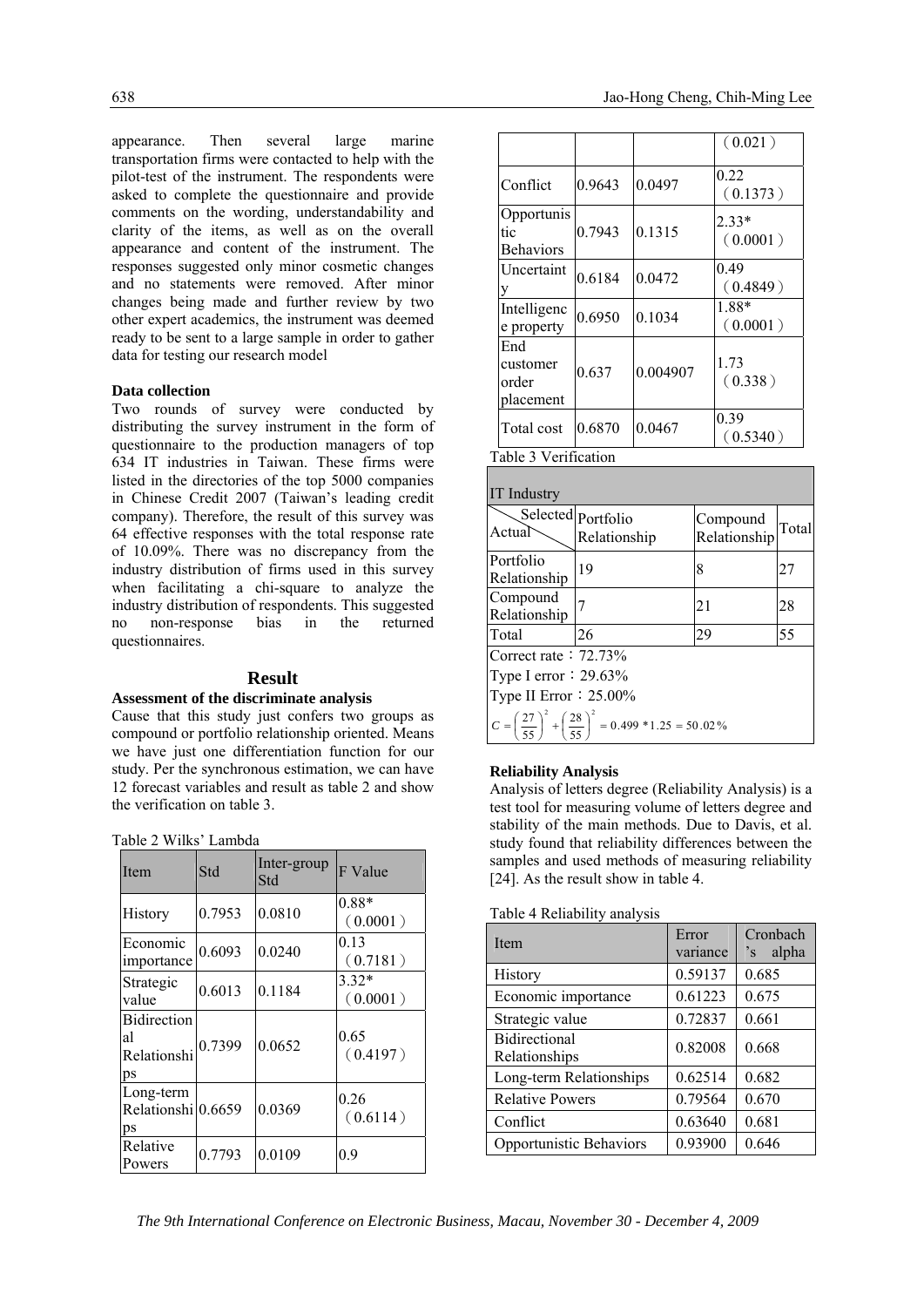| Uncertainty                           | 0.56761 | 0.667 |
|---------------------------------------|---------|-------|
| Intelligence property                 | 0.71562 | 0.664 |
| order<br>End<br>customer<br>placement | 0.70780 | 0.656 |
| Total cost                            | 0.66592 | 0.667 |
| Cronbach's alpha = $0.678$            |         |       |

## **Conclusion**

In order to study the complex relations, our research defines the complex relations to be "Compound or Portfolio Relationships" and explores 12 hypothesis paths, and 12 main factors to analyze this research model. After analysis, we found that in global trade liberalization and internationalization of the industry trends, business environment and faced with the rapid changes in the test, as well as competitive pressures, businesses and other organizations need to have a link relationship, how to manage these types of relationships based on mutual assistance and mutual benefit The way the relationship between the two sides strike a balance in order to bring a competitive advantage for enterprises. In the supply chain in the process of interaction between organizations, manufacturers and third-party co-operation to carry out a stable relationship, the relationship between risk and so are considering links with each other in a significant factor. Therefore, to consider these organizations will affect the decision-making or production strategy, at this stage has become one of the very important subjects. In this study, logistic regression analysis of various factors, supply chain organizations to choose between composite or co-oriented relationship.

Under the rapid change business environment, the relationships of inter-organization in supply chain will be transformed from single to complex relationships, and complex relationships could be categorized into "Compound Relationships" or "Portfolio Relationships". Our research has 12 hypothesizes include 4 hypothesizes had been supported. Per empirical result could know that the 4 hypothesizes show as below.

Hypothesis 2-2: Long-term relationships are positively effect the selection of compound relationships and negatively effect selection of portfolio relationships.

Hypothesis 3-2: Conflict is negatively effect the selection of compound relationships and positively effect selection of portfolio relationships.

Hypothesis 4: Intelligence property is negatively effect selection of compound relationships and positively effect selection of portfolio relationships Hypothesis 5: End customer orders allocation is positively effect selection of compound

relationships and negatively effect selection of portfolio relationships.

## **Suggestion**

Following are suggestions we provided for future research**:**

Because compound relationship and portfolio relationships have nature of difference, additional benefits also got different distribution the additional benefited at least includes knowledge storage, knowledge sharing, information sharing, information proliferation, techno ledge creative…etc. Therefore, discussion about the different additional benefits with different types of relationships is really valuable research.

Because the overall relationships within inter-organization in supply chain would be effected by the major single existing relationship Therefore, discuss how the exited relationship affect the selection in supply chain and compare the different relationships oriented is valuable.

The research design of the study goes by a cross section way, collect the data on the fix time to build up this relationships oriented theoretical framework model. That means this relationships oriented theoretical framework model could just explain the specific time but could not implement to normal situation. We suggest the further researches using vertical section research design or multiple time data collect to get the sample to build up the dynamic model to discuss how different time phase affect the dynamic selection model.

The data be used in this research is stated data which were collected by questionnaires. If using the panel data to evaluate the theoretical model would increase the reliability for the theoretical mode.

## **References**

- [1] Ross, W. T. Jr. & Roberson, D. C. (2007) "Compound relationships between firms," Journal of Marketing, vol.71(July), 108-123.
- [2] Zolkiewski, J., & Turnbull, P. Relationship portfolios – Past, present and future. In D. Ford (Ed.), Understanding business marketing and purchasing (pp. 289−304). London: Thompson. 2003
- [3] Fiocca, Renato, Account Portfolio Analysis for Strategy Development, Industrial Marketing Management, Vol.11, pp.53-62. 1982
- [4] Campbell, N. C. G. and M. T. Cunningham, Customer Analysis for Strategy Development in Industrial Markets, Strategic Management Journal, Vol.4, pp.369-380. 1983
- [5] Krapfel, R., D. Salmond and R. Spekman, A Strategic Approach to Managing Buyer-Seller